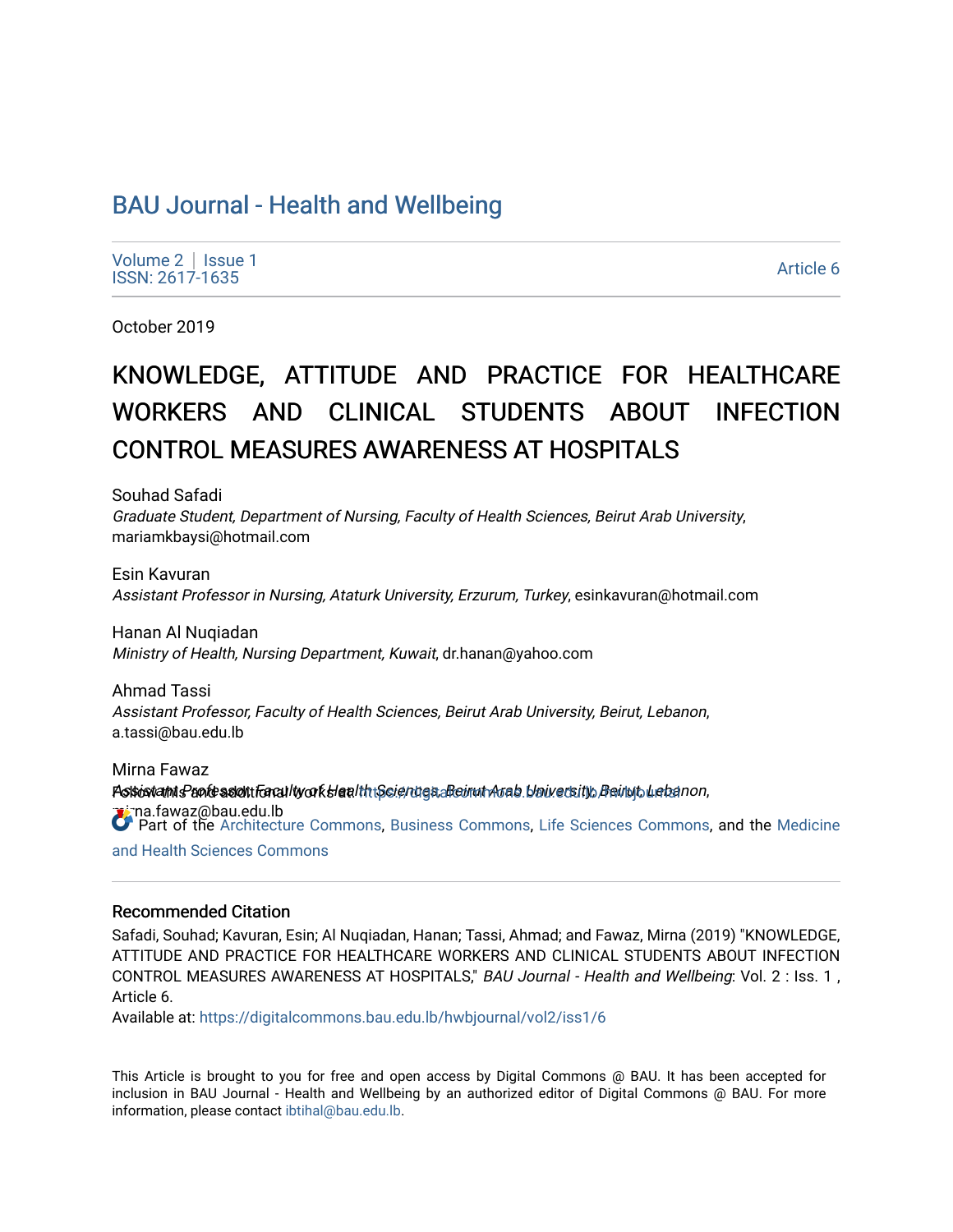# KNOWLEDGE, ATTITUDE AND PRACTICE FOR HEALTHCARE WORKERS AND CLINICAL STUDENTS ABOUT INFECTION CONTROL MEASURES AWARENESS AT **HOSPITALS**

# **Abstract**

Healthcare-associated infections are a major global public health concern. Health care workers are on the front line of protecting themselves and clients from infection, through preventing the transmission of nosocomial infections and that is through the implementation of infection control measures. Therefore, the purpose of this study is to investigate the knowledge, attitude and practice of infection prevention among healthcare workers at Lebanese hospital. A descriptive cross-sectional research design was implemented in the study, where the sample included 240 participants (80 nurses, 80 medical lab, and 80 clinical students). Participants were surveyed using pre-tested self-administered questionnaire. The results showed that knowledge between the three groups was good regarding standard precautions, but moderate regarding post exposure prophylaxis and vaccination. The results showed 41.7% of participants know the correct vaccines recommended, and medical labs were significantly higher than the other two groups, (p=0.00). Despite the good knowledge about standard precautions, the main reason for noncompliance was that they don't have time to wear PPE's while working and nurses were significantly higher than the other two groups, (p=0.00). The adherence to the use of PPE's was significantly related to if they have regular access to them in the facility, (p=0.00). Among those who had occupational exposure nurses were significantly higher in reporting the exposure, (p=0.001). In addition, 62.9% reported that PEP medications were available at their work place, while 52.5% experienced sometime unavailability of these medications. This study revealed a good knowledge and attitude of infection prevention among the majority of participants with relatively minimal practice rate.

#### Keywords

Infection control, Standard precautions, Nosocomial infections, Prevention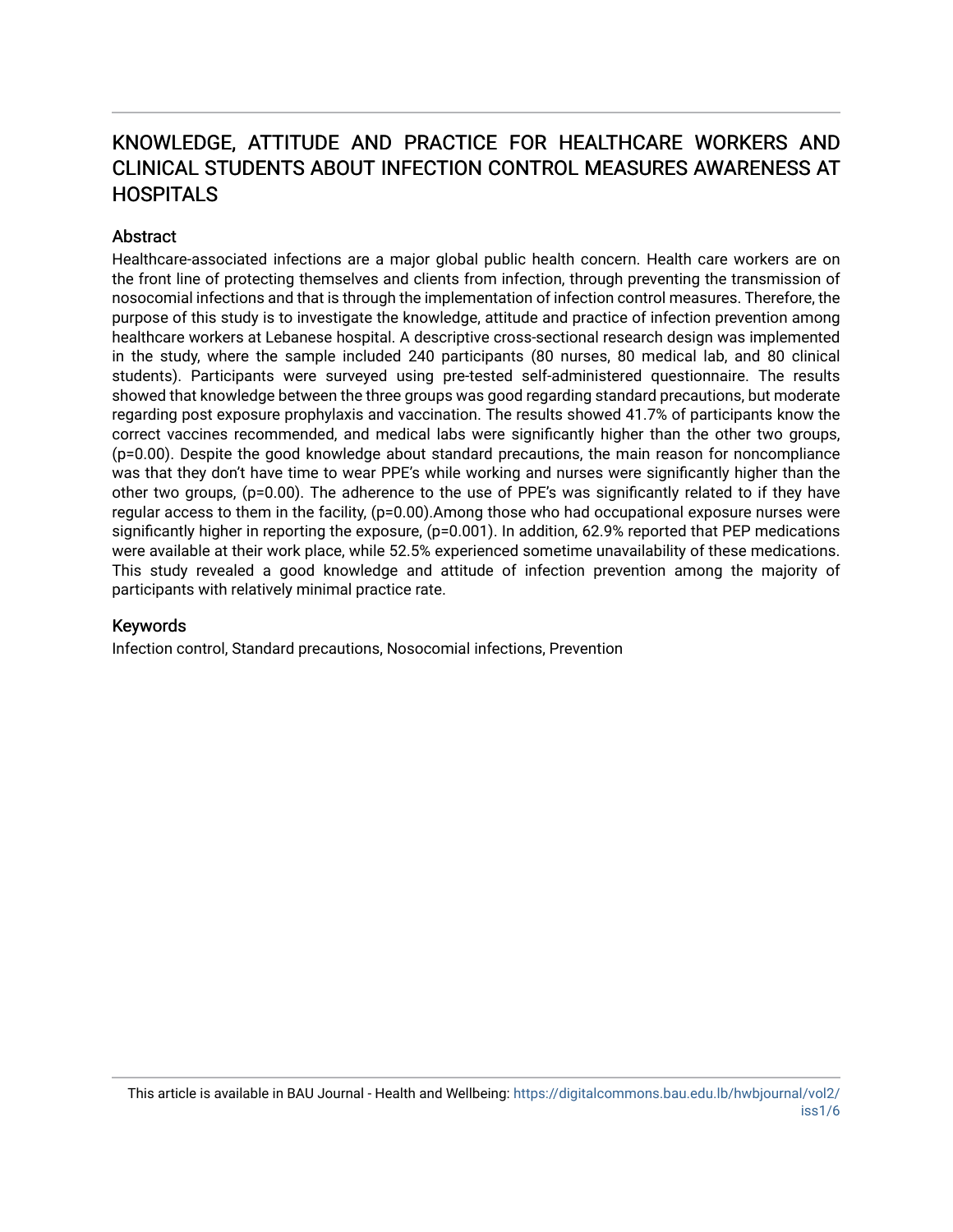## **1. INTRODUCTION**

Nosocomial infections or hospital acquired infections (HAIs) are new onset infections that develop during hospitalization or through the health care delivery process. Infections are also considered hospital acquired if their onset was after the discharge of patients from healthcare facilities. Infection-prevention and infection-control programs aim to reduce the risk of health care– associated infections in institutions that care for an increasingly vulnerable, elderly, and often immunosuppressed patient population. The goal is to make the hospital a safe place for patients and staff (Delaune & Ladner, 2010). Standard precautions proclaim that in principle, all blood, body fluids, secretions, excretions (except sweat), non-intact skin, and mucous membranes might harbor communicable, disease causing microorganisms, and this term has been substituting the former used term "universal precaution" and proposes a new conception of precautions that is more comprehensive, and includes measures such as hand hygiene, use of appropriate personal protective equipment (PPE), use of aseptic technique to reduce patient exposure to microorganisms and management of sharps, blood spills, linen, and waste to maintain a safe environment (Abou El-Enein, El-Mahdy, 2011). Healthcare associated infections (HAIs) can be avoided and prevented through the adequate compliance of healthcare personnel from the various disciplines with the set of standard precautions which can safeguard the healthcare team, practice environment and of course the patients. Communicable diseases such as hepatitis and HIV are on an augmenting rate by the year, thus posing a high challenge to healthcare workers to practice in a high risk, stressful environment thus affecting the quality of patient care. The high prevalence of infectious diseases and multidrug resistant microorganisms, in addition to inadequate use of resources and inappropriate prescription of antibiotics which caused resistance increase the chances of acquiring HAIs (Shears, 2007). The WHO (World Health Organization) approximates that high risk injections and needle stick injuries lead to a minimum of 8-16 million HBV infections, 2.3-4.7 million HCV infections and 160,000 HIV/AIDS infection annually. The WHO adds that a minimum of 50% of the 12 billion injections dispensed annually in unindustrialized countries are risky inflicting major health hazards to patients, healthcare personnel, clinical students and the population. Sharp injuries have been related to the spread of more than 40 disease causing microorganisms such including hepatitis B virus (HBV), hepatitis C virus (HCV) and HIV (Eshetu, Legesse, 2007). It is noteworthy that standard precautions are adopted into practice in developed countries as program to safeguard healthcare workers from job-related hazards such as blood spills and consequential blood-borne diseases, however in developing countries studies note that there isn't that high compliance rate (Franklin, 2009). Even though there is substantial research on standard precautions yet domains on the knowledge and practice of infection prevention methodologies are not adequately examined in Lebanon. Thus, our study aimed to investigate the knowledge, attitude and practice of infection prevention among healthcare workers at Lebanese hospital. The results of this research will be disseminated among hospitals, decision makers in healthcare in Lebanon so that the appropriate measures and regulations can be put in place to achieve the Sustainable Developmental Goals.

#### **2. METHODOLOGY**

This research is a descriptive cross-sectional study involving Lebanese nurses, medical lab technologists, and clinical students practicing in various hospitals around Lebanon. The study was conducted over a period of 3 months from March 2019 till May 2019 after receiving the Institutional Review Board (IRB) approval at Beirut Arab University. A convenient sample of overall 240 healthcare personnel divided into three groups each of 80 nurses, 80 medical labs, and 80 clinical students was incorporated in the study. The inclusion criteria targeted adults who had training or working at a hospital and were in contact with blood and body fluids of patients. Responders were recruited by contacting them personally, by visiting the mentioned clinical settings and obtaining informed consent from the nurses willing to participate after explaining to them the purpose of the research study. The informed consent form contained details about the survey purpose, benefits, risks and confidentiality of participant data. Participation was voluntary and completely anonymous. Participants had the choice of opting out at any stage. Data was collected using a pre-tested selfadministered questionnaire composed of 48 items. The questionnaire covers the demographic variables of the health care workers; assess their knowledge, attitude and practice of infection control measures including standard precautions, vaccination, and post exposure prophylaxis. The CDC standard precautions, vaccination, and PEP for infection control were used as a guideline for preparing the self-administered questionnaire. The developed tools were tested for their content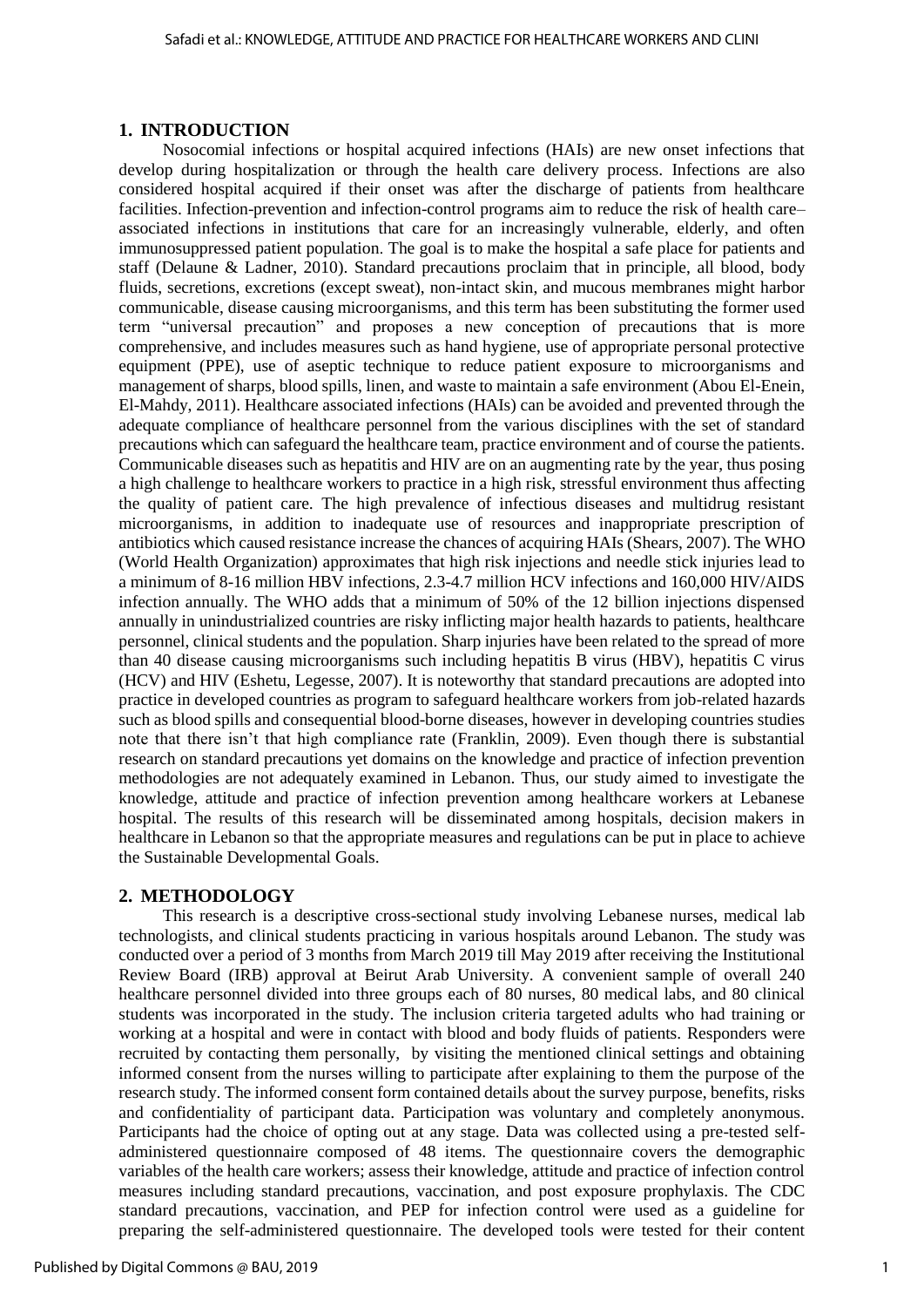validity by four experts in the field of infection control and nursing. They were given instructions and response sheets and asked to rate the clarity, apparent internal consistency, and content validity of this tool. Each of the experts were rating each item of tool against 4 item scale from 1 to 4, where a rating 1 means not relevant, 2 is somewhat relevant, 3 means quite relevant but need some changes, while 4 is very relevant. The questionnaire was also tested for internal consistency (reliability) by Cronbach's Alpha test and a score of 0.73 was obtained. The overall results of validity and reliability of the newly developed tool for infection control measures revealed that it is valid and reliable to be employed. SPSS was used to analyze the data (IBM SPSS, Version 20).

# **3. RESULTS**

# **3.1. Sample Characteristics**

Two hundred and forty healthcare workers from the four approached facilities participated in this study. The results show that among 135 respondents 146 (60.8%) were females and 94 (39.2%) were males. The majority of the participants aged 21-31 years (52.1%) with experience of 0-5 years (61.7%). Concerning the professional categories, the three groups (Nurses, Medical lab, and Clinical students) were equally distributed in the study each of  $(n=80, 33.3\%)$  (Table1).

| Table1: Demographic characteristics of respondents |                   |                   |  |  |  |  |
|----------------------------------------------------|-------------------|-------------------|--|--|--|--|
| Variables                                          | Frequency (N=240) | Percentage (100%) |  |  |  |  |
| Gender                                             |                   |                   |  |  |  |  |
| Male                                               | 94                | 39.2              |  |  |  |  |
| Female                                             | 146               | 60.8              |  |  |  |  |
|                                                    |                   |                   |  |  |  |  |
| Age                                                |                   |                   |  |  |  |  |
| Less than 20                                       | 52                | 21.7              |  |  |  |  |
| $21-30$                                            | 125               | 52.1              |  |  |  |  |
| $31-40$                                            | 43                | 17.9              |  |  |  |  |
| More than 40                                       | 20                | 8.3               |  |  |  |  |
|                                                    |                   |                   |  |  |  |  |
| Professional status                                |                   |                   |  |  |  |  |
| Nurse                                              | 80                | 33.3              |  |  |  |  |
| Medical lab                                        | 80                | 33.3              |  |  |  |  |
| Clinical student                                   | 80                | 33.3              |  |  |  |  |
|                                                    |                   |                   |  |  |  |  |
| Experience                                         |                   |                   |  |  |  |  |
| $0 - 5$                                            | 148               | 61.7              |  |  |  |  |
| $6 - 10$                                           | 40                | 16.7              |  |  |  |  |
| $11 - 15$                                          | 25                | 10.4              |  |  |  |  |
| $>15$                                              | 27                | 11.3              |  |  |  |  |
|                                                    |                   |                   |  |  |  |  |

# **3.2. Knowledge for healthcare workers about vaccination**

Regarding the knowledge focused on basic concepts of vaccination required for healthcare workers before starting work at hospitals, the results of this study showed that only 41.7% of respondents knew the vaccines required where medical lab had significantly better knowledge than clinical students and nurses (55% medical lab, 29.3% medical students, and 25.6% nurses, p=0.00) (Table3), but the majority did not know the correct dose for each one. In addition, 45.4% of the participants chose the correct answer (0,1,6 month) for the time interval for hepatitis B vaccine, while 13.8% chose 0 and 1 months as a time interval without evidence of previous vaccination for MMR, and 40%answered one dose required every 10 years for Td/Tdap. Also 54.6% responded that the source of their information about the required vaccinations was from university study courses (Table 2).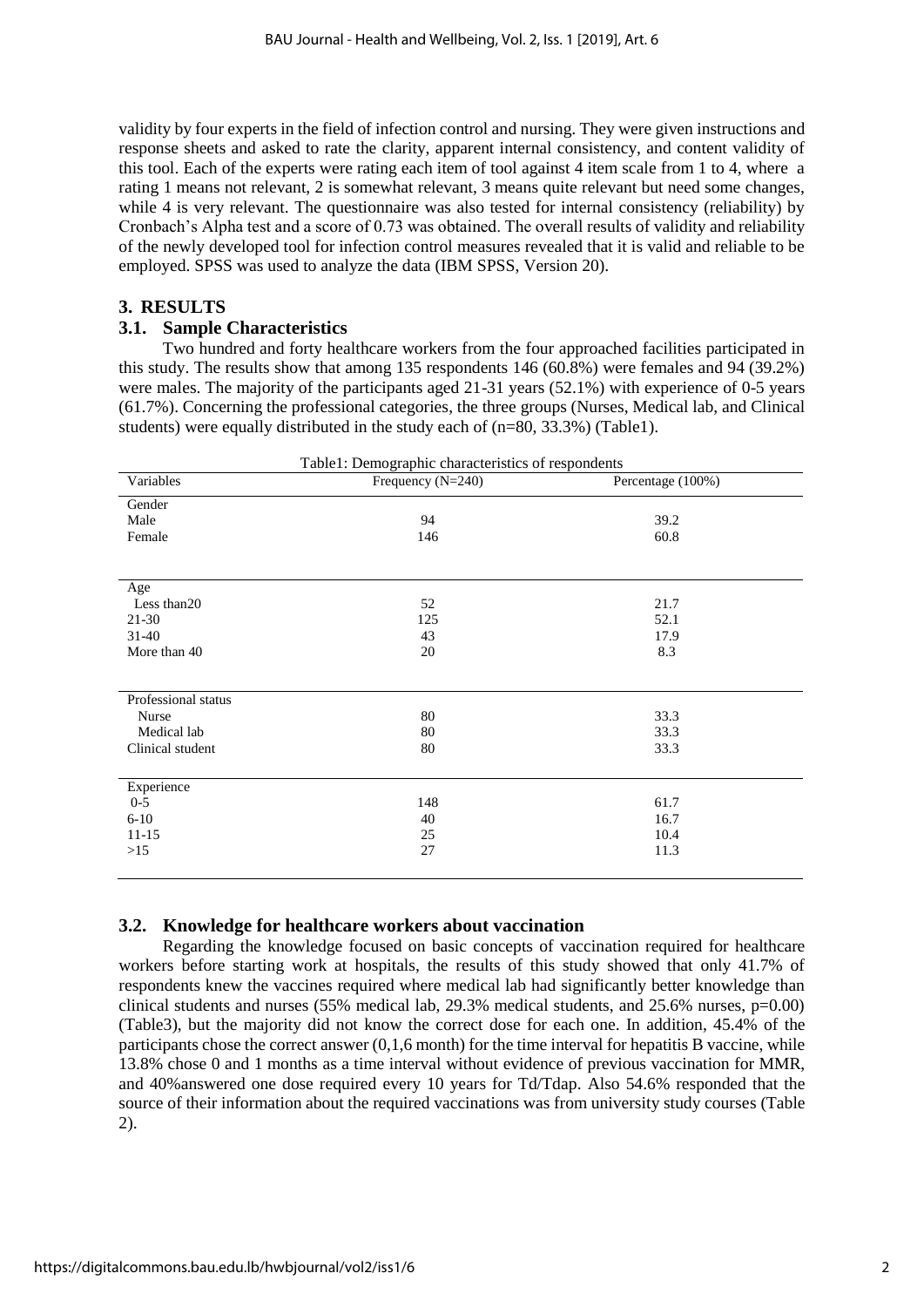| Table <sub>2</sub> . Knowledge for heatticale workers about vaccination |                    |                   |
|-------------------------------------------------------------------------|--------------------|-------------------|
| <b>Variables</b>                                                        | $Frequency(N=240)$ | Percentage (100%) |
| Do you know what are the vaccines needed for                            |                    |                   |
| healthcare workers?                                                     | 193                | 80.4              |
| <b>Yes</b>                                                              | 47                 | 19.6              |
| N <sub>0</sub>                                                          |                    |                   |
| If yes, what are these vaccines?                                        |                    |                   |
| -Hepatitis B/ Influenza/ Measles, Mumps, Rubella                        | 85                 | 35.4              |
| (MMR)/hepatitis A / Meningococcal                                       |                    |                   |
| -Hepatitis B/Influenza/MMR/Varicella/tetanus,                           | 100                | 41.7              |
| Diphtheria, Pertussis (Td/Tdap)/Meningococcal                           |                    |                   |
| -Hepatitis B/Hepatitis A/MMR/Varicella/Chicken                          | 46                 | 19.2              |
| pox/ Diphtheria/ Meningococcal                                          |                    |                   |
| Have you taken Hep B vaccine?                                           |                    |                   |
| Yes                                                                     | 223                | 92.9              |
| No                                                                      | 17                 | 7.1               |
| How many doses you got at what interval for                             |                    |                   |
| <b>Hepatitis B vaccine?</b>                                             | 21                 | 8.8               |
| $0.1$ month                                                             | 93                 | 38.8              |
| $0,2,6$ month                                                           | 109                | 45.4              |
| $0,1,6$ month                                                           | 17                 | 7.1               |
| $0,2$ month                                                             |                    |                   |
| [Measles, Mumps, Rubella, Varicella] dose time                          |                    |                   |
| interval                                                                | 33                 | 13.8              |
| -0 and 1 months without evidence of previous                            | 52                 | 21.7              |
| vaccination                                                             | 83                 | 34.6              |
| -0 and 1 months with evidence of previous                               | 72                 | 30.0              |
| vaccination                                                             |                    |                   |
| - 0 and 2 months without evidence of previous                           |                    |                   |
| vaccination                                                             |                    |                   |
| - 0 and 2 months with evidence of previous                              |                    |                   |
| vaccination                                                             |                    |                   |
| <b>Tetanus, Diphtheria and Pertussis</b>                                |                    |                   |
| -one dose every 10 years                                                | 96                 | 40.0              |
| -one dose every 5 years                                                 | 74                 | 30.8              |
| -two dose one month apart every 3 years                                 | 70                 | 29.2              |
| What is your source of information about healthcare                     |                    |                   |
| worker vaccination?                                                     | 31                 | 12.9              |
| -resident training                                                      | 131                | 54.6              |
| - university study course                                               | 32                 | 13.3              |
| - job education in training hospital                                    | 28                 | 11.7              |
| - from medical book, journal, or social media                           | 18                 | 7.5               |
| - don't know about vaccination                                          |                    |                   |

|  | Table2: Knowledge for healthcare workers about vaccination |  |
|--|------------------------------------------------------------|--|
|  |                                                            |  |

Table3: ANOVA significance Test

| What are the recommended vaccines? |                   |     |             |       |      |  |  |
|------------------------------------|-------------------|-----|-------------|-------|------|--|--|
|                                    | Sum of<br>Squares | df  | Mean Square | F     | Sig. |  |  |
| <b>Between Groups</b>              | 13.59             |     | 6.79        | 13.98 | 0.00 |  |  |
| Within Groups                      | 110.82            | 228 | 0.48        |       |      |  |  |
| Total                              | 124.41            | 230 |             |       |      |  |  |

#### **3.3. Attitude For Healthcare Workers about Vaccination**

The results of this study showed that most of the participants (58.8%) had incomplete vaccination, while 33.8% completed their vaccinations, and 5.7% had no vaccination. Also, the majority of respondents (64.6%) were not against the principle of vaccination, but from their own perspective they believed that the reasons for discontinuing the required vaccines vary between fear of the vaccine's adverse effects (26.3%), being too busy to take the vaccine (36.7%), the vaccination being too expensive (27.9%), lack of adequate knowledge about the vaccines (32.1%), and lack of knowledge about its benefits (25.0%) (Table4).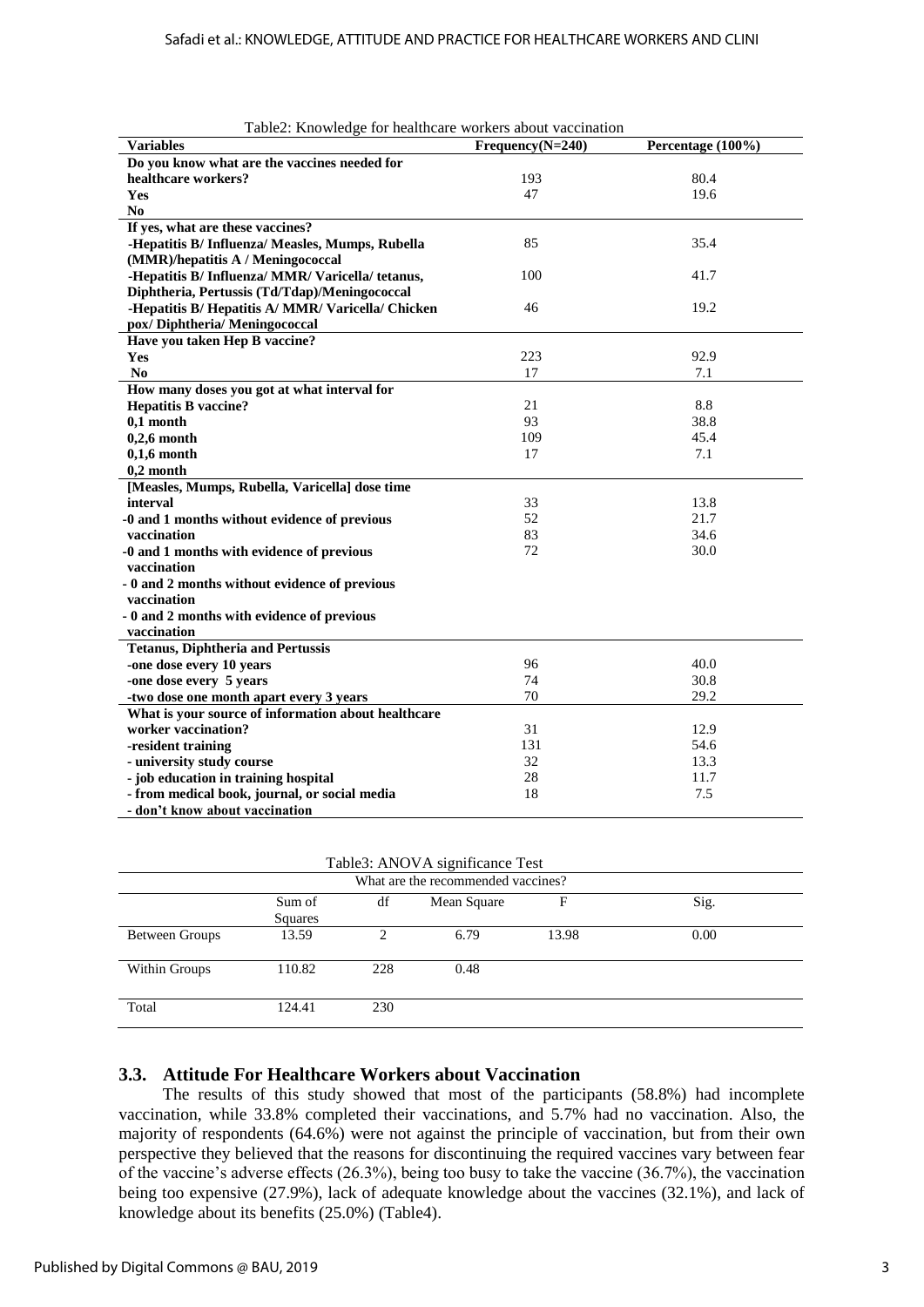|                                                    | Frequency $(N=240)$ | Percentage $(\% )$ |
|----------------------------------------------------|---------------------|--------------------|
| Have you taken your vaccination mentioned above?   |                     |                    |
| <b>Completed vaccination</b>                       | 81                  | 33.8               |
| <b>Incomplete vaccination</b>                      | 141                 | 58.8               |
| No vaccination                                     | 18                  | 5.7                |
|                                                    |                     |                    |
| Are you against some of the vaccines mentioned     |                     |                    |
| above?                                             | 85                  | 35.4               |
| <b>Yes</b>                                         | 155                 | 64.6               |
| N <sub>0</sub>                                     |                     |                    |
|                                                    |                     |                    |
| From your own perspective, what do you believe are |                     |                    |
| the causes of healthcare worker discontinuing/     |                     |                    |
| neglecting the required vaccines?                  | 63                  | 26.3               |
| Fear of its acute adverse effects                  | 46                  | 19.2               |
| Doubts about its efficacy and safety               | 88                  | 36.7               |
| <b>Too busy</b>                                    | 67                  | 27.9               |
| Too expensive                                      | 77                  | 32.1               |
| Lack of adequate knowledge about vaccination       | 60                  | 25.0               |
| Lack of knowledge about its benefits               | 22                  | 9.2                |
| Belief that vaccine is not protective              |                     |                    |
|                                                    |                     |                    |

Table 4: Attitude for healthcare workers about vaccination

#### **3.4. Practice of Vaccine among Participants**

Regarding the practice of vaccination, the findings of this study show that 61.3% of respondents were aware of policies toward vaccination in the facility they work in, and 60.8% of HCWs were asked to take the recommended vaccines (Table 5).

|                                                                                         | Frequency $(N=240)$ | Percentage (100%) |
|-----------------------------------------------------------------------------------------|---------------------|-------------------|
| Are you aware of policies<br>toward vaccination in your<br>organization?                |                     |                   |
| <b>Yes</b>                                                                              | 147                 | 61.3              |
| No.                                                                                     | 93                  | 38.8              |
| Have you asked to take the<br>recommended vaccine in the<br>hospital you work/train in? |                     |                   |
| <b>Yes</b>                                                                              | 146                 | 60.8              |
| N <sub>0</sub>                                                                          | 94                  | 39.2              |

Table5: Practice of vaccines among participants

#### **3.5. Knowledge about Standard Precaution**

Moreover, most of the respondents (86.3% of nurses, 95% of medical lab, and 82.5% of clinical students) could correctly define standard precautions; also they correctly identified the use of PPE's (96.3% of nurses, 91.3% clinical students, and 87.5% medical lab). The results show that the majority had correct knowledge about the components of standard precaution. Similarly, safe injection practices were correctly identified by (96.3%) of nurses, 95% of medical lab, and 87.5% of clinical students while identification of needle stick and sharp injury was done by 100% of medical lab, 95% nurses and 83.8% clinical students.

In addition, respiratory hygiene etiquette was reported by the three groups correctly (86.3% nurses, 77.5% medical lab, 80% clinical students). Almost the three groups had good knowledge about five moments of hand hygiene (Table 6).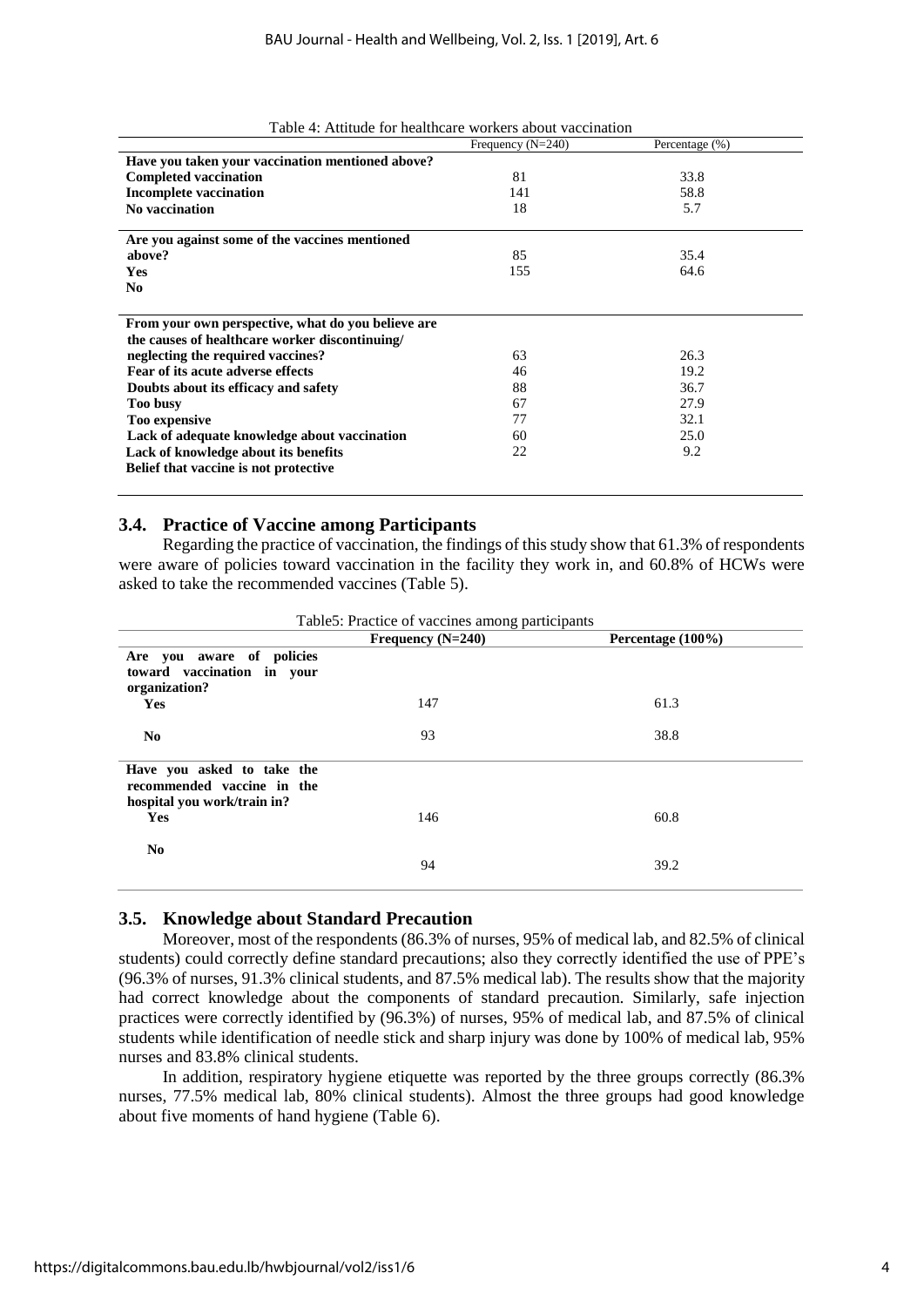|                                                                  | Table 6: Knowledge about standard precaution |                                         |                                            |  |  |  |  |  |
|------------------------------------------------------------------|----------------------------------------------|-----------------------------------------|--------------------------------------------|--|--|--|--|--|
| Variables                                                        | Nurses $(N=80)$<br>$(100.0\%)$               | Medical lab<br>$(N=240)$<br>$(100.0\%)$ | Clinical students $(N=240)$<br>$(100.0\%)$ |  |  |  |  |  |
| Standard precautions definition                                  |                                              |                                         |                                            |  |  |  |  |  |
| Agree                                                            |                                              |                                         |                                            |  |  |  |  |  |
| Disagree                                                         | 69 (86.3)                                    | 76 (95.0)                               | 66 (82.5)                                  |  |  |  |  |  |
| Not sure                                                         | 5(6.3)                                       | 0(0.0)                                  | 2(2.5)                                     |  |  |  |  |  |
|                                                                  | 6(7.5)                                       | 4(5.0)                                  | 12(15.0)                                   |  |  |  |  |  |
| components of standard precautions:<br>-Hand Hygiene             |                                              |                                         |                                            |  |  |  |  |  |
| -Use of PPE                                                      | 79 (98.8)                                    | 79 (78.3)                               | 77 (96.3)                                  |  |  |  |  |  |
| -Safe injection practices                                        | 77 (96.3)                                    | 70 (87.5)                               | 73 (91.3)                                  |  |  |  |  |  |
| -Respiratory hygiene etiquette                                   | 77 (96.3)                                    | 76 (95.0)                               | 70 (87.5)                                  |  |  |  |  |  |
| -Cleaning and disinfection                                       | 69 (86.3)                                    | 62(77.5)                                | 64 (80.0)                                  |  |  |  |  |  |
| - Needle stick and sharp injury                                  | 76 (95.0)                                    | 80(100)                                 | 71(88.8)                                   |  |  |  |  |  |
| prevention                                                       | 76 (95.0)                                    | 80 (100)                                | 67(83.8)                                   |  |  |  |  |  |
| Standard Precaution protects both                                |                                              |                                         |                                            |  |  |  |  |  |
| healthcare workers and patient                                   |                                              |                                         |                                            |  |  |  |  |  |
| Agree                                                            |                                              |                                         |                                            |  |  |  |  |  |
| Disagree                                                         | 80 (100)                                     | 80 (100)                                | 74 (92.5)                                  |  |  |  |  |  |
|                                                                  | 0(0.0)                                       | 0(0.0)                                  | 6(7.5)                                     |  |  |  |  |  |
| Standard precaution reduce the<br>spread of communicable disease |                                              |                                         |                                            |  |  |  |  |  |
| Agree                                                            |                                              |                                         |                                            |  |  |  |  |  |
| Disagree                                                         | 74 (92.5)                                    | 79 (98.8)<br>1(1.3)                     | 75 (93.8)<br>5(6.3)                        |  |  |  |  |  |
| Indications for hand hygiene include:                            | 6(7.5)                                       |                                         |                                            |  |  |  |  |  |
| -Before touching a patient                                       |                                              |                                         |                                            |  |  |  |  |  |
| -Before exiting the patient's care area                          | 79 (98.8)                                    | 79 (98.8)                               | 79 (98.8)                                  |  |  |  |  |  |
| -After contact with blood, body                                  | 77 (96.3)                                    | 68 (85.0)                               | 66 (82.5)                                  |  |  |  |  |  |
| fluids or excreta                                                |                                              |                                         |                                            |  |  |  |  |  |
| -Prior to performing any aseptic                                 | 79 (98.8)                                    | 80 (100)                                | 76 (95.0)                                  |  |  |  |  |  |
| procedure                                                        |                                              |                                         |                                            |  |  |  |  |  |
| -After gloves removal                                            | 77 (96.3)                                    | 76 (95.0)                               | 73 (91.3)                                  |  |  |  |  |  |
|                                                                  | 73 (91.3)                                    | 78 (97.5)                               | 68 (85.0)                                  |  |  |  |  |  |

Note: For components of SP and indication for HH the table contains the frequency and percentage for those who said "Yes".

#### **3.6. Difference in standard precautions attitudes and practice**

An ANOVA test was carried out to identifying the difference between the groups of participants regarding the most important reason for not always wearing both gloves and gowns while working was that they do not have time to wear them and it was significantly higher in nurses than medical lab and clinical students (57.1% nurses, 16.7 % clinical students, and 13.8% medical lab, p=0.003) (Table 7).

|                |                                                                                                             |     | Table7: ANOVA significance Test |       |      |  |  |
|----------------|-------------------------------------------------------------------------------------------------------------|-----|---------------------------------|-------|------|--|--|
|                |                                                                                                             |     | <b>ANOVA</b>                    |       |      |  |  |
|                | Most important reason for not always wearing both gloves and gowns while working (for those not wearing it) |     |                                 |       |      |  |  |
|                | Sum of                                                                                                      | df  | Mean                            | F     | Sig. |  |  |
|                | Squares                                                                                                     |     | Square                          |       |      |  |  |
| Between Groups | 23.579                                                                                                      | ↑   | 11.789                          | 5.898 | .003 |  |  |
| Within Groups  | 433.780                                                                                                     | 217 | 1.999                           |       |      |  |  |
| Total          | 457.359                                                                                                     | 219 |                                 |       |      |  |  |

A chi-square test was carried out to assess the relationship between the adherence to the use of PPE' and access to them in the facility, where (34.2%) of total participants do not have regular access to PPE's. The test showed that there was a significant relationship between the mentioned variables p=0.000 (Table 8). With respect to discarding both syringe and needle into safety box without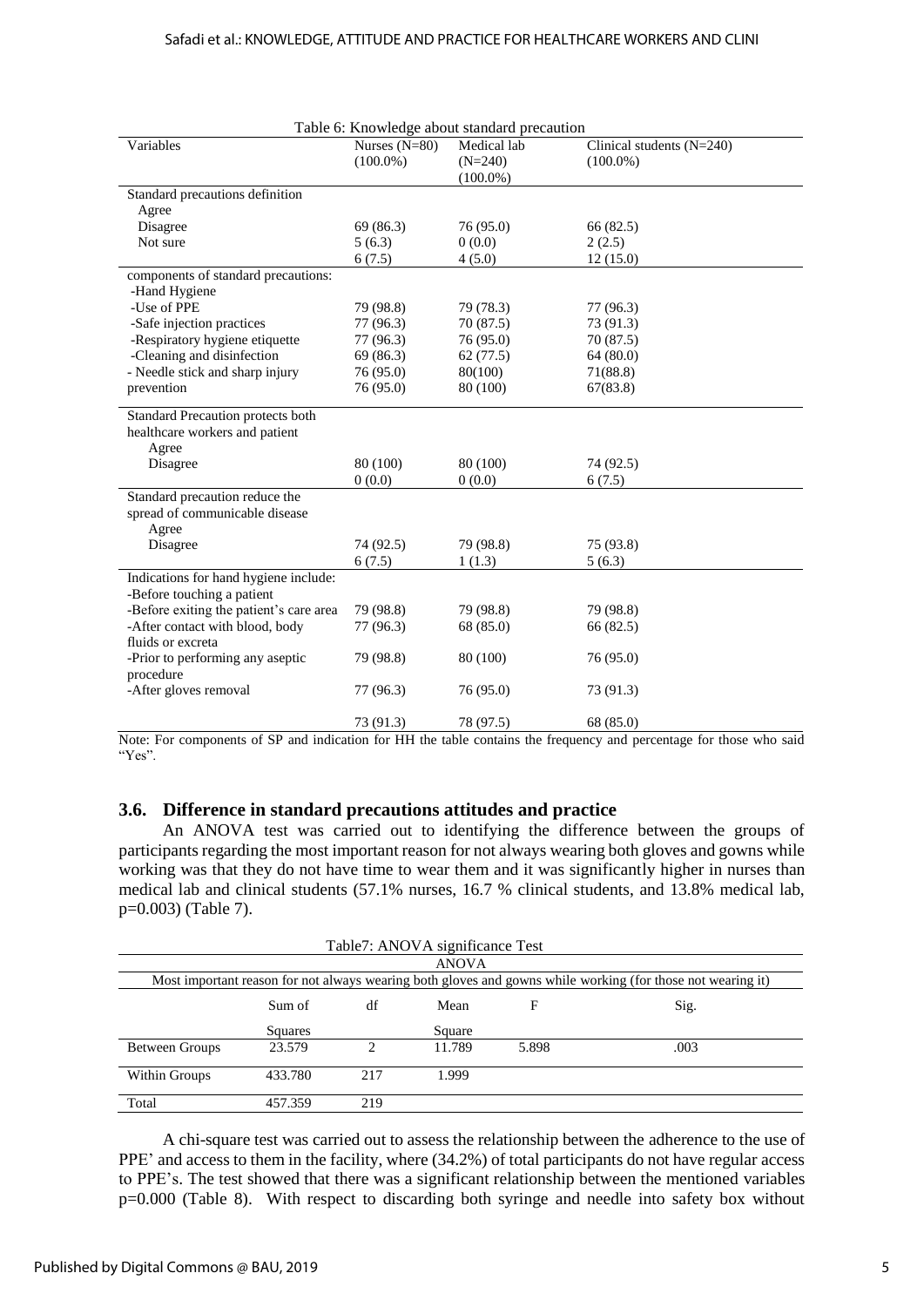recapping, the respondents have proper practices specifically (88.8%) nurses, (77.5%) medical lab, and (82.5%) clinical students.

|                   |                    | Most important reason for not always wearing both gloves and<br>gowns while working (for those not wearing it) |                                   |                                          |                                                       |                                                                 |        | Chi<br>square<br>test |
|-------------------|--------------------|----------------------------------------------------------------------------------------------------------------|-----------------------------------|------------------------------------------|-------------------------------------------------------|-----------------------------------------------------------------|--------|-----------------------|
|                   |                    | do not have<br>regular<br>access to<br><b>PPE</b>                                                              | do not<br>have<br>time to<br>wear | can<br>work<br>safely<br>without<br>them | do not<br>believe<br>they are<br>really<br>protective | wearing<br>them make<br>it difficult<br>for me to<br>do my work |        |                       |
| PPE's             | when<br>working    | 48                                                                                                             | 42                                | 9                                        | 10                                                    | 21                                                              | 130    | Pearson               |
| always worn<br>by |                    | 36.9%                                                                                                          | 32.3%                             | 6.9%                                     | 7.7%                                                  | 16.2%                                                           | 100.0% | Chi<br>$Square =$     |
| healthcare        | gown<br>only       | 2                                                                                                              | 5                                 | 3                                        | 1                                                     | 3                                                               | 14     | 35.643                |
| workers           |                    | 14.3%                                                                                                          | 35.7%                             | 21.4%                                    | 7.1%                                                  | 21.4%                                                           | 100.0% |                       |
|                   | gloves             | 22                                                                                                             | 9                                 | 18                                       | 11                                                    | 18                                                              | 78     | $p=0.000$             |
|                   | and<br>gowns       | 28.2%                                                                                                          | 11.5%                             | 23.1%                                    | 14.1%                                                 | 23.1%                                                           | 100.0% |                       |
|                   | gloves             | 10                                                                                                             | 7                                 | $\Omega$                                 | 1                                                     | $\Omega$                                                        | 18     |                       |
|                   | <b>or</b><br>gowns | 55.6%                                                                                                          | 38.9%                             | 0.0%                                     | 5.6%                                                  | $0.0\%$                                                         | 100.0% |                       |
| Total             |                    | 82                                                                                                             | 63                                | 30                                       | 23                                                    | 42                                                              | 240    |                       |
|                   |                    | 34.2%                                                                                                          | 26.3%                             | 12.5%                                    | 9.6%                                                  | 17.5%                                                           | 100.0% |                       |

Table 8: Relation between adherence to use of PPE and the reason for non-compliance of healthcare workers

## **3.7. Prevalence of Occupational Exposure and Post Exposure Prophylaxis**

Moreover, the study aimed at examining the prevalence of occupational exposure and post exposure prophylaxis among healthcare workers. The results of the study show that 51.2% of nurses, 38.8% of medical lab, and 45.0% of clinical students had a needle prick, body splash or was in contact with blood or body fluids, among those who reported the exposure were nurses scored (75%); a value which was significantly higher than medical lab  $(45.2 \%)$  and clinical students  $(33.3\%)$ , p=0.001 (Table 10). Concerning the source of exposure, needle stick was the major type among nurses (37.5%) and medical lab (28.7%) but blood splash was among clinical students (22.5%). On the other hand knowledge about the sources of occupational injuries/ exposure was good for the three groups and they reported that they are needle stick injuries, blood, and body fluids (93.8% nurses, 92.5% medical lab, and 77.2% clinical students) (Table 9).

| Table 9: Prevalence of occupational exposure           |               |             |                            |  |  |  |
|--------------------------------------------------------|---------------|-------------|----------------------------|--|--|--|
| Variables                                              | $Nurse(N=80)$ | Medical     | Clinical students $(N=80)$ |  |  |  |
|                                                        | $(100.0\%)$   | $lab(N=80)$ | $(100.0\%)$                |  |  |  |
|                                                        |               | $(100.0\%)$ |                            |  |  |  |
| Exposed to occupational exposure                       |               |             |                            |  |  |  |
| Yes                                                    | 41 (51.2)     | 31 (38.8)   | 36(45.0)                   |  |  |  |
| N <sub>0</sub>                                         | 39 (48.8)     | 49 (61.3)   | 44 (55.0)                  |  |  |  |
| Which type of accident/exposure did you experience?    |               |             |                            |  |  |  |
| - needle stick injury                                  | 30 (37.5)     | 23(28.7)    | 12(15.0)                   |  |  |  |
| - blood splash                                         | 7(8.8)        | 8(10.0)     | 18 (22.5)                  |  |  |  |
| - mucous splash                                        | 4(5.0)        | 0(0.0)      | 6(7.5)                     |  |  |  |
| - none                                                 | 39 (48.8)     | 49 (61.3)   | 44 (55.0)                  |  |  |  |
|                                                        |               |             |                            |  |  |  |
| If yes, when was your last needle prick or body splash |               |             |                            |  |  |  |
| or in contact with blood or body fluids?               |               |             |                            |  |  |  |
| -within 3 months                                       | 12(29.3)      | 9(29.0)     | 16(44.4)                   |  |  |  |
| -within 6 months                                       | 9(29.0)       | 4 (12.9)    | 11(30.6)                   |  |  |  |
| -in the past one year                                  | 20 (44.4)     | 18(58.1)    | 9(25.0)                    |  |  |  |
| Did you report the accident?                           |               |             |                            |  |  |  |
| Yes                                                    | 33 (75.0)     | 14(45.2)    | 12(33.3)                   |  |  |  |
| N <sub>0</sub>                                         | 11(25.0)      | 17 (54.8)   | 24(6.7)                    |  |  |  |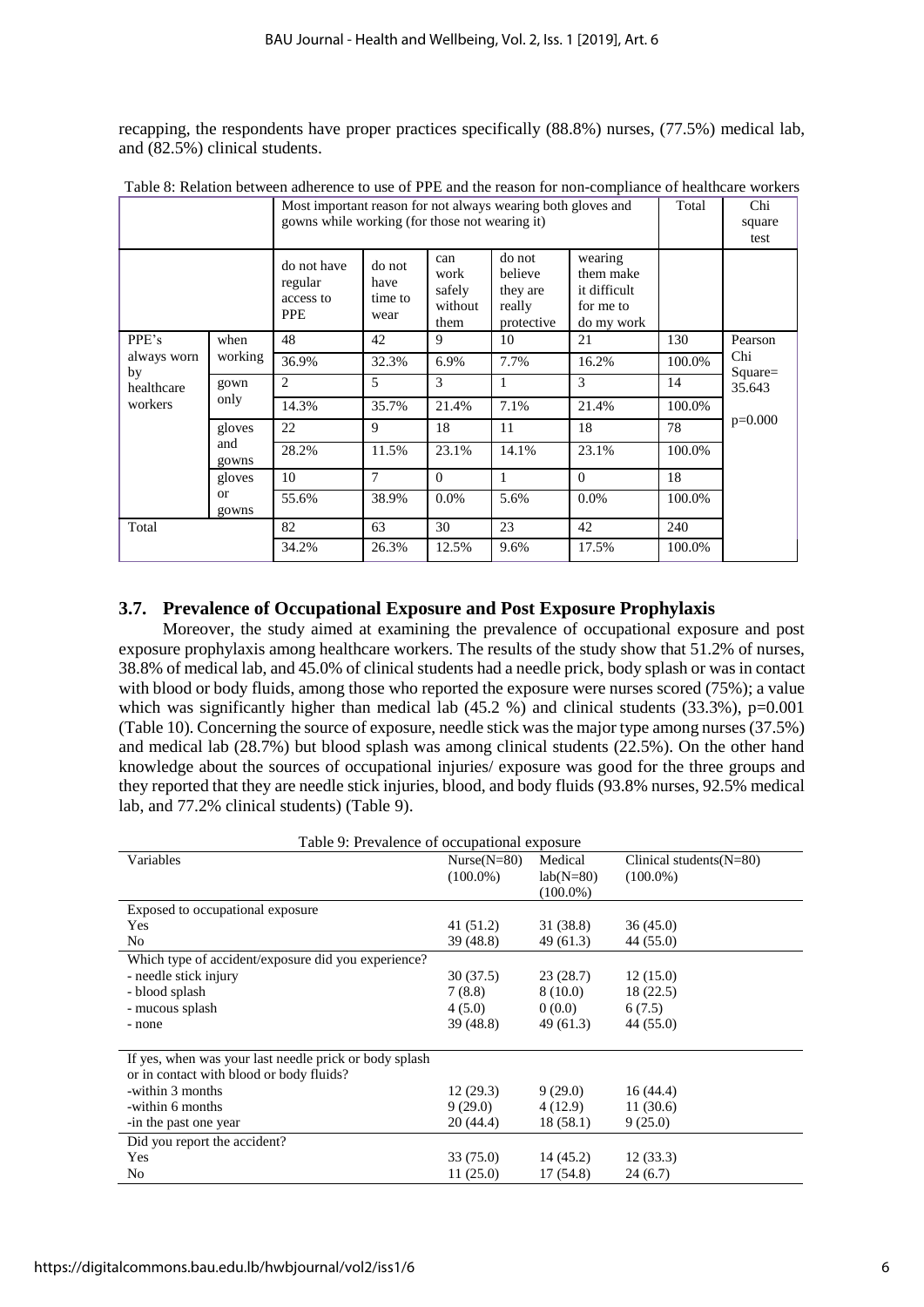|                                                 | Have you ever heard about healthcare workers who<br>sustained needle stick injuries / exposures at work |     |                              |           |       |          |  |
|-------------------------------------------------|---------------------------------------------------------------------------------------------------------|-----|------------------------------|-----------|-------|----------|--|
| place?                                          |                                                                                                         |     |                              |           |       |          |  |
| Yes                                             |                                                                                                         |     | 59 (73.8)                    | 40(50.0)  |       | 16(20.0) |  |
| N <sub>0</sub>                                  |                                                                                                         |     | 21(26.3)                     | 40(50.0)  |       | 64(80.0) |  |
| What are the sources of occupational            |                                                                                                         |     |                              |           |       |          |  |
| injuries/exposures?                             |                                                                                                         |     |                              |           |       |          |  |
| - Needle stick injuries, blood, and body fluids |                                                                                                         |     | 75 (93.8)                    | 74 (92.5) |       | 61(77.2) |  |
| - Vaginal secretions                            |                                                                                                         |     | 3(3.8)                       | 3(3.8)    |       | 4(5.1)   |  |
| - Blood transfusions                            |                                                                                                         |     | 2(2.5)                       | 3(3.8)    |       | 12(15.2) |  |
| - Tears                                         |                                                                                                         |     | 0(0.0)                       | 0(0.0)    |       | 2(2.5)   |  |
|                                                 | Table 10: ANOVA significance Test                                                                       |     |                              |           |       |          |  |
|                                                 |                                                                                                         |     | Did you report the accident? |           |       |          |  |
|                                                 | Sum of Squares                                                                                          | df  | Mean Square                  |           | F     | Sig.     |  |
| <b>Between Groups</b>                           | 3.237                                                                                                   | 2   | 1.618                        |           | 7.162 | .001     |  |
| Within Groups                                   | 23.726                                                                                                  | 105 | .226                         |           |       |          |  |
| Total                                           | 26.963                                                                                                  | 107 |                              |           |       |          |  |

#### Continue Table 9

## **4. DISCUSSION**

This study reveals that the knowledge of recommended occupational vaccinations is insufficient in HCWs especially among nurses and clinical students. These results are in agreement with a couple of previous studies (Loulergue et al., 2009; Dinelli et al., 2009; La Torre et al., 2017) where similar results were found. In addition, most of the participants in this study said that the source of their information about vaccination ascribed to a university study course. This is inconsistent with the results of another study that was done among a population from southern Italy where it appeared that the participants acquired their information from their profession in the health sector and from friends/relatives/colleagues (Tabacchi et al., 2016).Consistent with other reports (Maltezou and Poland, 2016; Karageorgou et al., 2014; Vilar-Compte et al., 2018), in this study a large proportion of healthcare workers and even students that started their training in hospitals had not completely received the recommended vaccines. While most of HCWs and students are aware of the necessity of the vaccination in the workplace, only approximately half of them completed the vaccination course. These results were supported by several similar studies (Maltezou and Poland, 2016; Kisic-Tepavcevic et al., 2017). Regarding participants perception of the reasons for not taking or discontinuing the recommended vaccines, our results indicate that those reasons vary approximately equally between fear of vaccine adverse effects, being too busy to take the vaccine, the vaccine being too expensive, and lack of adequate knowledge about vaccination. Similarly other studies reported that the barriers that decreased the vaccine uptake among health care personnel have been consistently identified: gaps in knowledge about vaccine,, misconceptions about their own risk, vaccine effectiveness, vaccine safety and vaccine adverse events, lack of convenient access to vaccine, unawareness of the recommendations for immunization, fear of injections, and lack of leadership support (Maltezou and Poland, 2016;La Torre et al., 2017; Hollmeyer et al., 2009). On the other hand, a recent study done by Kouassi et al. (2017) showed that the cost of vaccine and lack of time was the determining factor .Although that most of the participants recognized have been vaccinated against hepatitis B, yet a significantly low percentage of vaccinated referred to have received a full course with 3 doses of correct interval time recommended. In comparison to other reports, our coverage is much higher than a study done in Mexico (Vilar-Compte et al., 2018).

According to the World Health Organization estimates, hepatitis B vaccination coverage shows remarkable discrepancy worldwide, with lowest rates in Africa ((Kisic-Tepavcevic et al., 2017; Prüss-Ustün et al., 2005 ), to much higher rates in western countries such as Germany (Wicker et al., 2013), and Greece (Papagiannis et al., 2016). Despite the standard precautions (SP) guidelines, knowledge and compliance vary among health workers and have been found to be inadequate in both developing and developed countries (Punia et al., 2014). The knowledge of SP in this study was high among the three groups as was also reported in other recent studies (Ndu and Arinze-Onyia, 2017; Johnson et al., 2019). In addition, consistent with other similar studies, the majority of the respondents in our study were able to define SP properly (Ndu and Arinze-Onyia, 2017;Amoran and Onwube, 2013).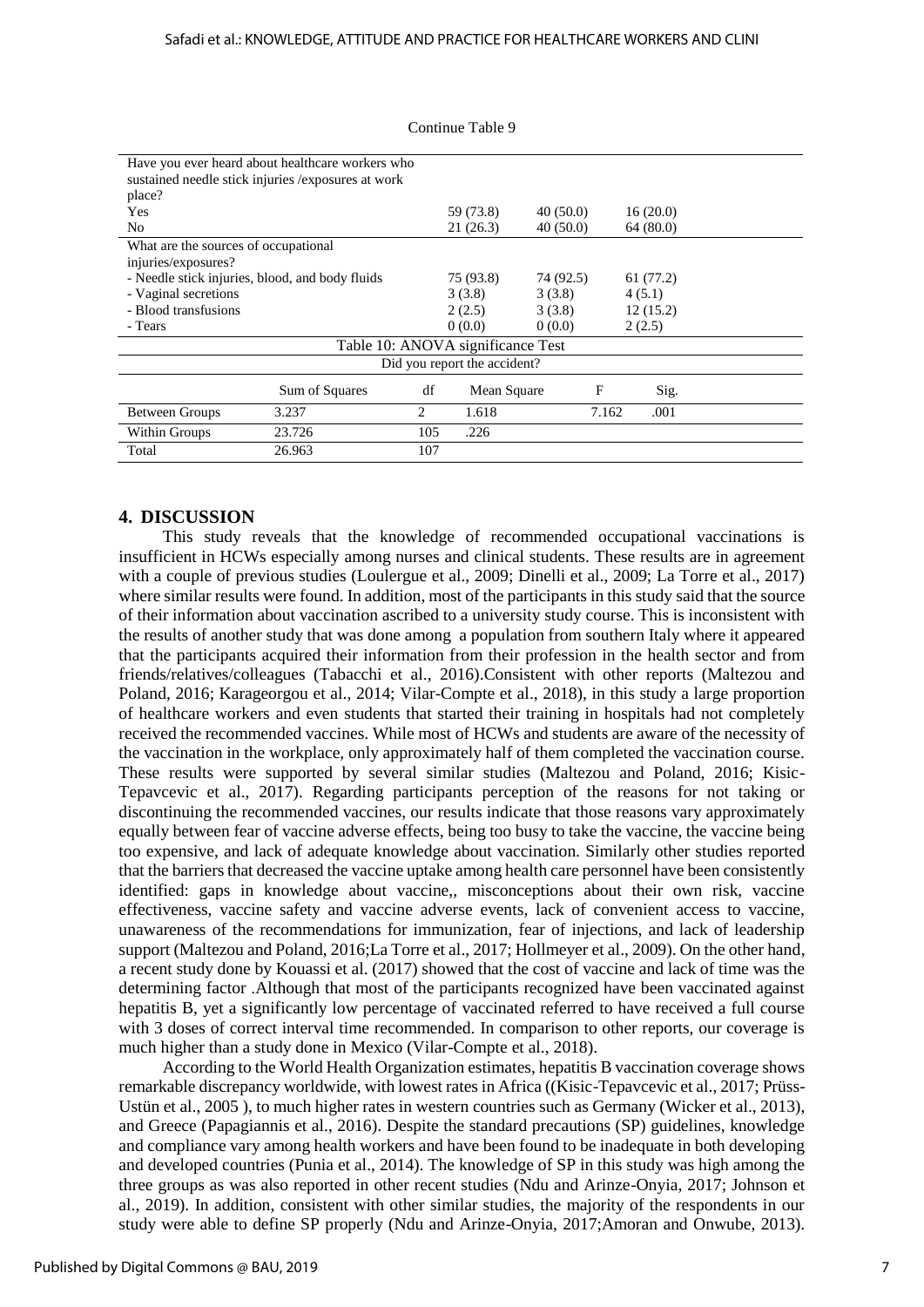Concerning the components or elements of SP implying in depth knowledge of SP, Ogoina et al (2015) found that among professional groups, the median knowledge scores different. However Ofili et al (2003) reported that health care workers were found to have insufficient knowledge of standard precaution. In this study, knowledge on five moments of hand hygiene was high among three groups. On the other hand, Ndu and Arinze-Onyia (2017) reported that knowledge on hand hygiene indications was low. Similarly Ogoina et al (2015) described that low percentage washed their hands after touching patients, after touching patients surrounding and after removing gloves. In this study, the main source of information about SP is formal training at hospital or university study course, which is consistent with Ndu and Arinze-Onyia (2017) who reported that SP being taught formally in university course for medical lab unlike other healthcare works since their main source information was formal training. Other studies have reported that the main source of information was material taught during the curriculum, and nursing students were found to have a better mean overall score compared to medical students (Tavolacci et al., 2008). The attitude to SP reported by the three study groups was significantly positive in this study, which is consistent with the findings ofNdu and Arinze-Onyia (2017) who reported the same results. Concerning the resources available for practice SP, the respondents reported lack of resources they do not have regular access to PPE's, this is similar to other studies in low income countries (Ogoina et al., 2015; Ndu and Arinze-Onyia, 2017). Moreover, respiratory hygiene is a big concern in infection transmission and spread. In this study a small number of respondents said that there were signs at entrances with instructions on cough etiquette, also they reported that no measures were put in place. Similarly,Ndu and Arinze-Onyia (2017) reported that there were inadequate signs in the hospitals encouraging SP. Concerning the practice of SP, there were a significant difference between nurses and both medical lab and clinical students. Nurses were less likely to use PPE's than the other two groups, and the reason for not always wear gloves and gowns while working was significantly related to lack of regular access to PPE's, this is in agreement with other studies (Ndu and Arinze-Onyia, 2017; Abdulraheem et al., 2012). In contrast, a study conducted in India showed that most of healthcare workers that there were a high use of gloves and gowns (Punia et al., 2014). Safe disposal of used needles and syringes was very good, and recapping is not practiced among healthcare workers this is against Ndu and Arinze-Onyia (2017) and Punia et al (2014) where safe disposal of used syringe was very poor, and recapping still being practiced. Among the participants in the study, approximately a high number experienced occupational exposure. Of these, nurses were significantly higher than the other two groups (medical lab and clinical students) who reported the exposure in the past one year. Needle stick was the major type of exposure among one third of nurses and medical lab, but blood splash was the main cause among clinical students. This is consistent with a study done in Tanzania among healthcare workers at public hospitals (Lahuerta et al., 2016) as well as with Kimaro et al (2018) who reported that the prevalence of occupational exposures was approximately high among healthcare workers, and the leading causes were blood splash followed by needle stick injuries. However, this prevalence of exposure is much higher compared to other findings from different settings, which showed a very low prevalence (Reda et al., 2010; Kumakech et al., 2011). Moreover, respondents were knowledgeable about criteria for offering PEP regimens, but general knowledge on HIV-PEP among healthcare workers was low, with approximately half of the participants having inadequate knowledge used for low and high-risk exposure. The observed high prevalence of occupational injuries and low knowledge of PEP put healthcare workers more at risk of acquiring infectious diseases due to occupational exposures. Similar findings on low knowledge on PEP have been reported in Nigeria (Agaba et al., 2012),Tanzania ( Kimaro et al., 2018), and Nepal (Dhakal, 2012). Furthermore, Poor knowledge among participants was reported about the appropriate time to start HIV-PEP and the duration of therapy upon exposure. Similarly, another study showed differences in the percentage of knowledge and regimen should be followed for HIV-PEP after exposure was found to be explained by the lack of training on safety measures for post exposure (Dhakal, 2012). In contrast, other studies showed that high proportion of participants were knowledgeable on how to use HIV- PEP as well as the duration and the steps taken after exposure (Kimaro et al., 2018). Further, more than half of the participants reported the availability of PEP medication at their respective health facilities, but sometimes they experienced unavailability of these medications. Similarly Kimaro et al (2018) reported that almost three quarters of participants said PEP medication was available at the facility they work in. Contrary to these findings was reported in Nepal (Dhakal, 2012) and Ethiopia (Tebeje and Hailu, 2010).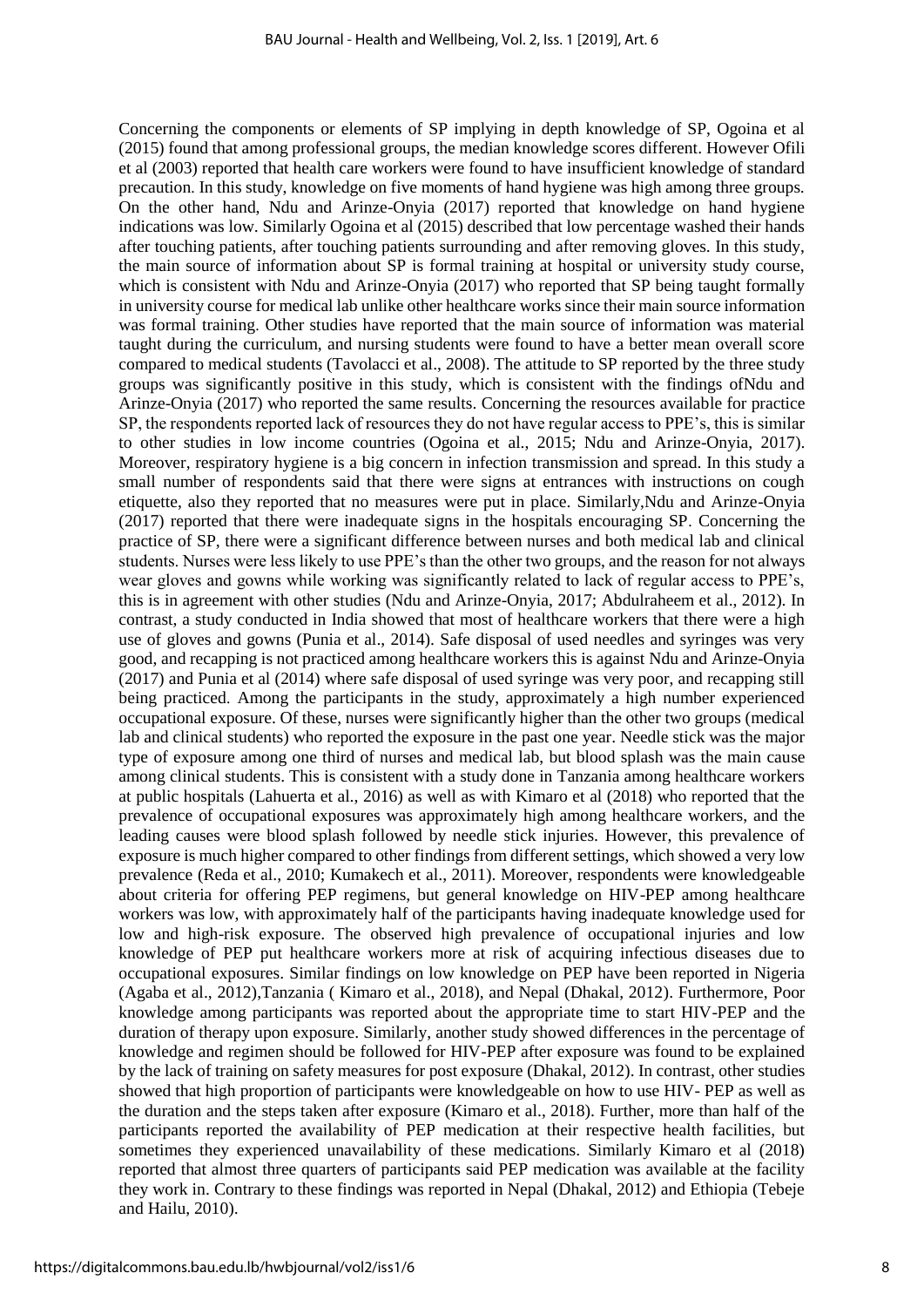# **5. CONCLUSIONS**

- The study demonstrated that majority of health care workers and clinical students had adequate knowledge about components of standard precaution, post exposure prophylaxis (PEP) and nearly below half of them knew the correct vaccination recommendation required before start working at hospitals.

 In this study, we identified a major gap in immunizations. Despite being universally recommended for health care workers, correct hepatitis B vaccination in the recommended intervals was low. Other recommended vaccinations were also inappropriately acquired. In addition, few participants had completed their vaccines despite of policies available in the facilities. The reasons for not completing the recommended vaccinations was lack of knowledge about the vaccines, lack of knowledge about its benefits, cost, lack of free time to be vaccinated, and fear of its adverse effects.

 Generally, most have good knowledge of the definition of PEP and of HBV PEP, however have poor knowledge of the actions to be taken in case of HCV exposure and of the utilization of as well as of the start and end time of HIV PEP regimen following occupational exposures.

# **ACKNOWLEDGMENT**

The researchers would like to thank the participants as well as the nursing administration at the respective hospitals at which the study was carried out.

#### **REFERENCES**

 Akl, E. A., El-Asmar, K., Maroun, N., Khater-Menassa, B., & Adibs, S. (2011). Financial characteristics and satisfaction of physicians practicing in Lebanon: a survey study. *The Lebanese medical journal*, *60*(3), 148-152.

 Bazargan, M., Makar, M., Bazargan-Hejazi, S., Ani, C., & Wolf, K. E. (2009). Preventive, lifestyle, and personal health behaviors among physicians. *Academic Psychiatry*, *33*(4), 289-295.

 Cooper, C. L., Rout, U., & Faragher, B. (1989). Mental health, job satisfaction, and job stress among general practitioners. *BMJ*, *298*(6670), 366-370.

 Cornuz, J., Ghali, W. A., Di Carlantonio, D., Pecoud, A., & Paccaud, F. (2000). Physicians' attitudes towards prevention: importance of intervention-specific barriers and physicians' health habits. *Family practice*, *17*(6), 535-540. (2)

- Deary, I. J., Blenkin, H., Agius, R. M., Endler, N. S., Zealley, H., & Wood, R. (1996). Models of job-related stress and personal achievement among consultant doctors. *British journal of Psychology*, *87*(1), 3-29.

 de Souza, L. C. L., Mendonça, V. R., Garcia, G. B., Brandão, E. C., & Barral- Netto, M. (2015). Medical specialty choice and related factors of Brazilian medical students and recent doctors. *PloS one*, *10*(7).

 DeZee, K. J., Byars, L. A., Magee, C. D., Rickards, G., Durning, S. J., & Maurer, D. (2013). Ratings of Specialties' Lifestyles by Fourth-Year US Medical Students with a Military Service Obligation. *Family medicine*, *45*(4), 240-6.

- Dorsey, E. R., Jarjoura, D., & Rutecki, G. W. (2005). The influence of controllable lifestyle and sex on the specialty choices of graduating US medical students, 1996–2003. *Academic Medicine*, *80*(9), 791-796.

- Dorsey, E. R., Jarjoura, D., & Rutecki, G. W. (2003). Influence of controllable lifestyle on recent trends in specialty choice by US medical students. *Jama*, *290*(9), 1173-1178.

 Fincher, R. M. E. (2004). The road less traveled—attracting students to primary care. *New England Journal of Medicine*, *351*(7), 630-632.

 Hauer, K. E., Durning, S. J., Kernan, W. N., Fagan, M. J., Mintz, M., O'Sullivan, P. S., ... & Reddy, S. (2008). Factors associated with medical students' career choices regarding internal medicine. *Jama*, *300*(10), 1154-1164.

 Marschall, J. G., & Karimuddin, A. A. (2003). Decline in popularity of general surgery as a career choice in North America: review of postgraduate residency training selection in Canada, 1996–2001. *World journal of surgery*, *27*(3), 249-252**.** 

- Minor, S., Poenaru, D., & Park, J. (2003). A study of career choice patterns among Canadian medical students. *The American journal of surgery*, *186*(2), 182-188.